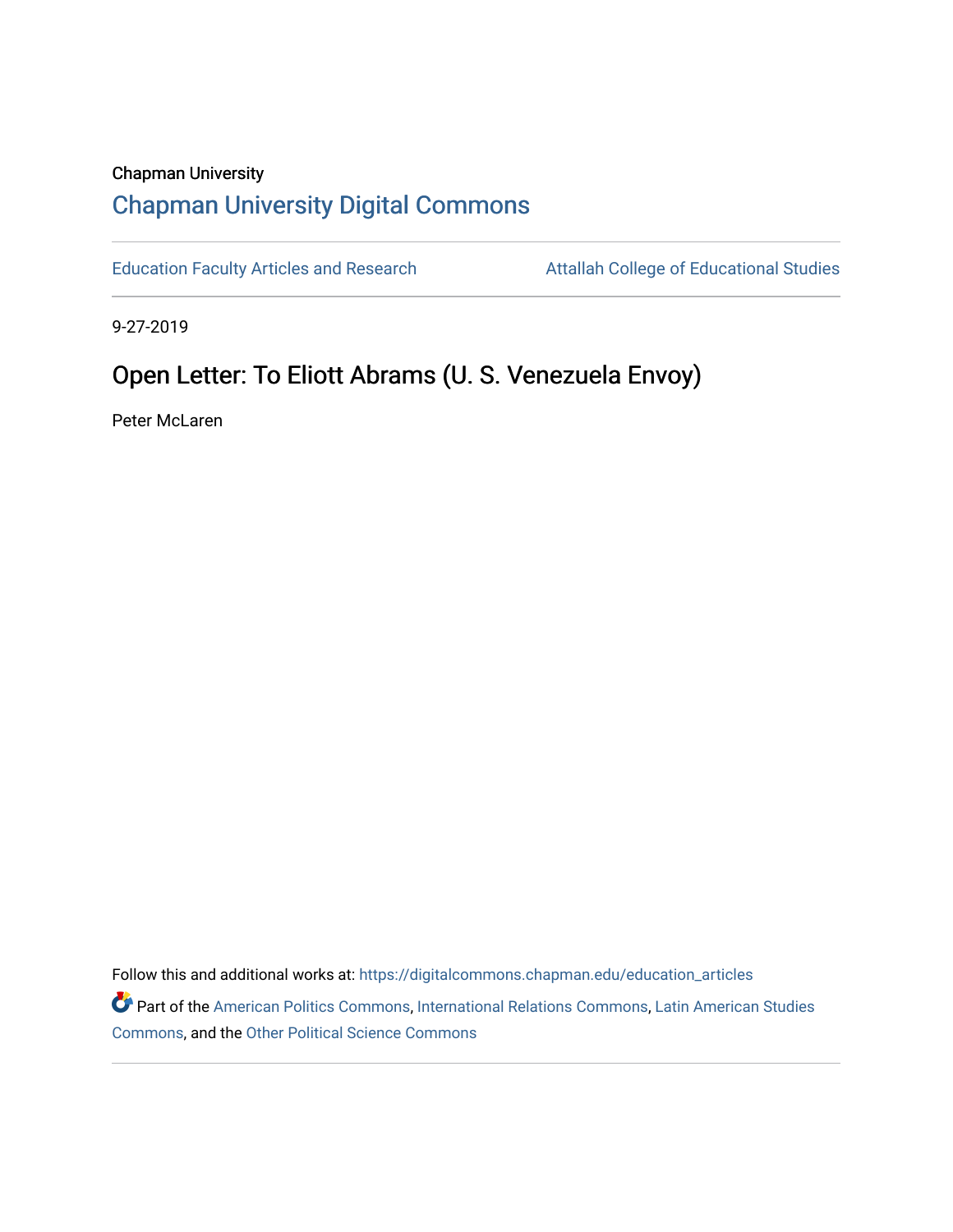## Open Letter: To Eliott Abrams (U. S. Venezuela Envoy)

## **Comments**

This letter was originally published in International Journal of Fear Studies, volume 1, issue 2, in 2019. <http://hdl.handle.net/1880/111142>

Copyright The author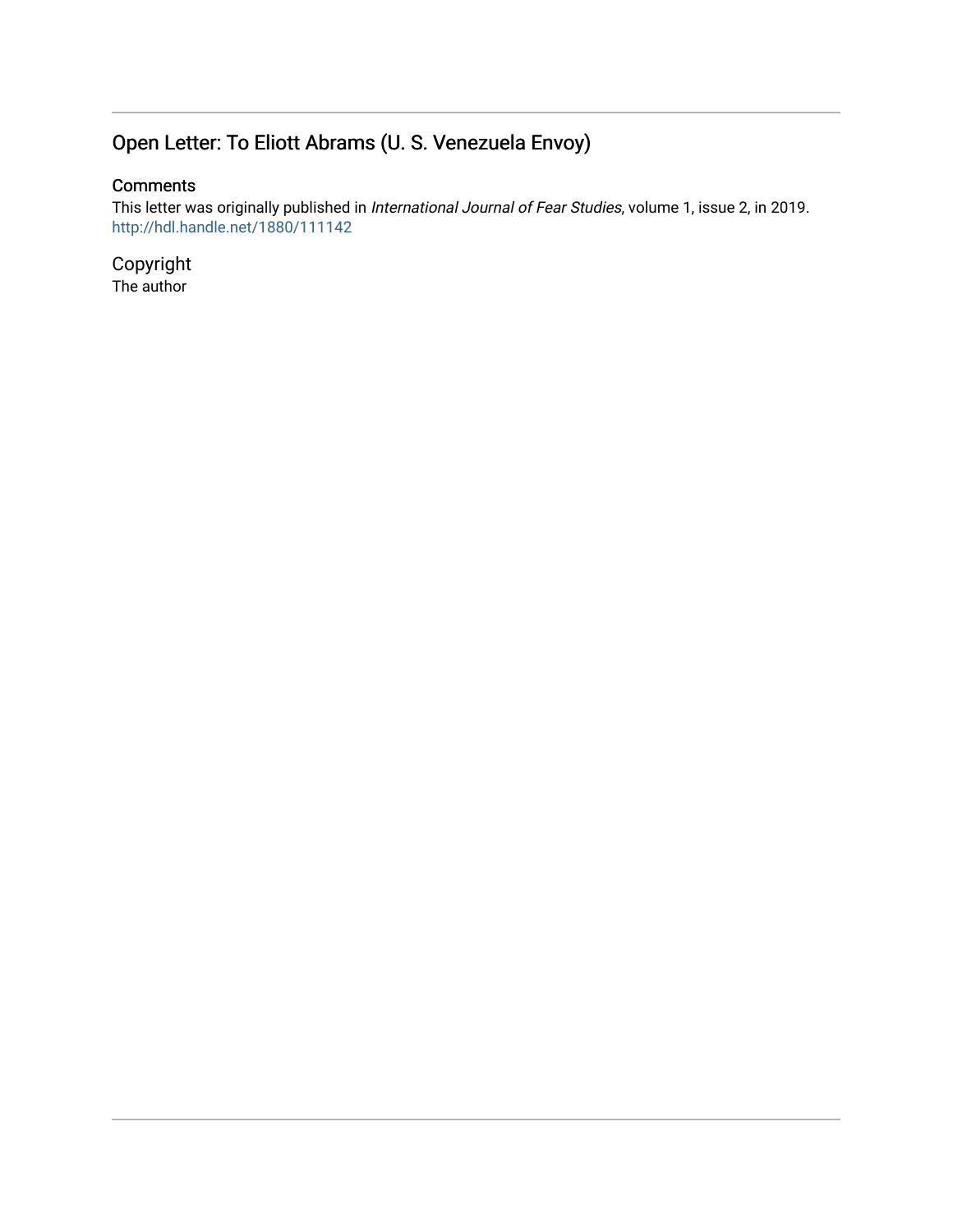*International Journal of Fear Studies, 1*(2), 38-41



"McLaren" art digital collage image - by R. M. Fisher (2019)

# Open Letter: To Eliott Abrams (U. S. Venezuela Envoy)

[Ed. Note: Peter McLaren, Ph.D., has spent most of his long career as a popular-activist-adult educator, having been influenced by many liberation educators the likes of Paulo Freire from Brazil. His dedication is to bringing justice and quality education through critical analysis of the sociopolitical-economic and foreign policies that are so problematic and violent in creating the North-South divide, particularly in the Western hemisphere. I see this letter of challenge to a recently appointed U.S. Trump government official (Abrams) as part of the precarious political landscape of current debates and concerns, especially regarding the role of State-initiated systemic *weaponizing of fear* for power, control, violence, genocides and other atrocities.]

### "Dear Mr. Eliott Abrams,

You have reappeared from the dark and slimy depths of ignominy. Was your absence just a "cooling off" period between supporting mass murders?

What unholy desires remained unfulfilled in that mind of yours, so unburdened by human decency, that you have chosen this time and place to terrify the world once again with your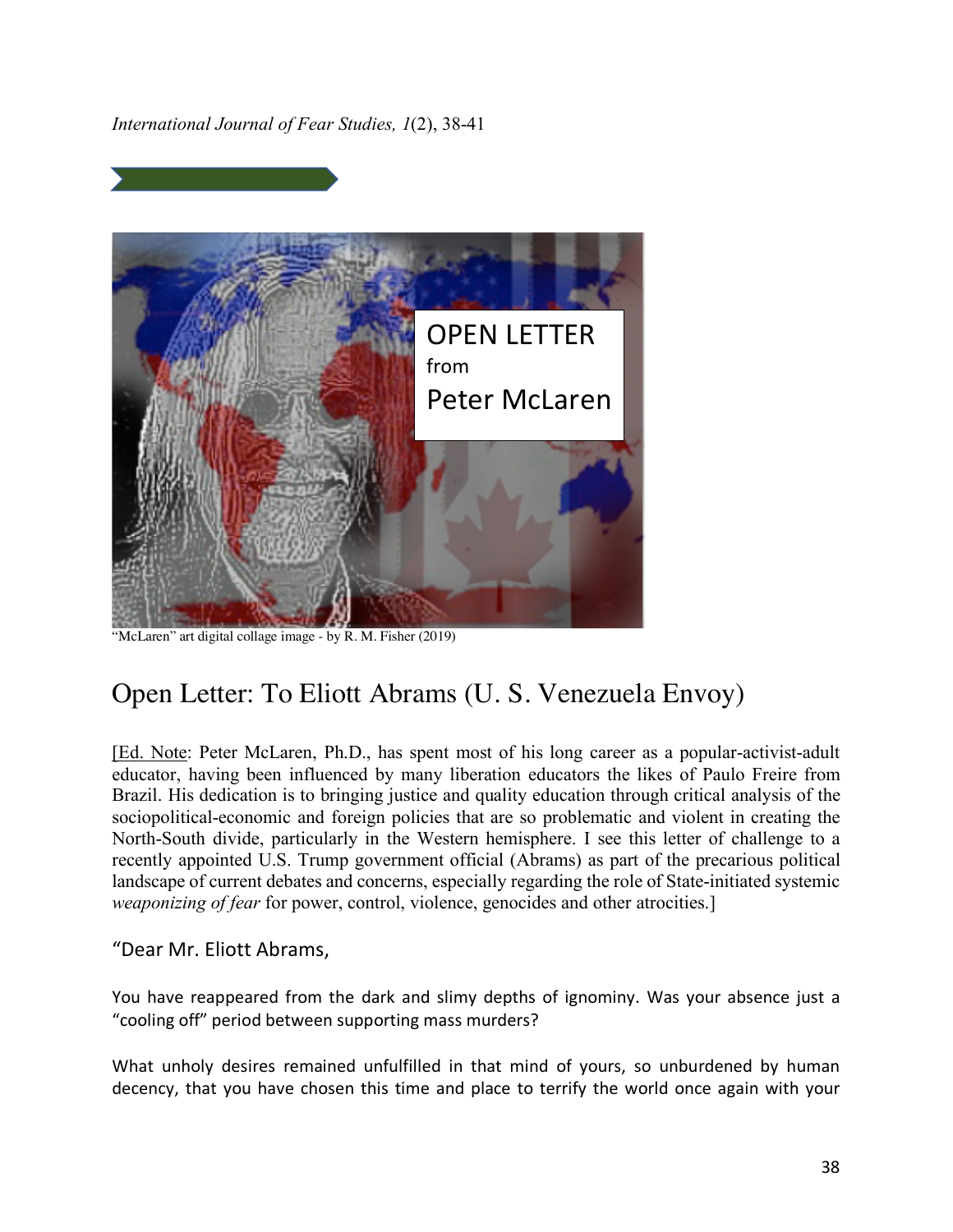sinister gaze? Your righteous indignation and your diplomatic portfolio isn't fooling anyone. It never has. But you got away with the crimes, anyway, didn't you Mr. Abrams? So what's new in American politics?

We still want to know: Why did you open the floodgates of genocide? Why did you unleash the hounds of hell on those already preyed upon by your wretched ideological kin, those who have no haven, who live on what little scraps of hope remained unscathed by the history of America's anti-socialist crusade? Why did you, newly minted Venezuela Envoy, replace the human heart with a drainage ditch?

And why have you not yet faced a human rights tribunal? Human rights tribunals were designed especially for you and men like you, who cling grimly to your crusader code, your almighty reactionary script. So why haven't you been dragged in chains into an international court of law and tried for your involvement in war crimes, crimes that defy the very nature of our unfinishedness, of our "untested feasibility" (as Paulo Freire would put it) for fostering reason, compassion and love?

Do you think we have forgotten your brazen mouth and the slime that drips from between your teeth? Your cultivated illusion was shattered decades ago. In the remnants of your tattered conscience, was there no halting thought that interrupted your decision to provide logistical and financial support to the Contras, ferrying trained killers into Nicaragua to incite violence, to murder, rape and drive insane teachers, doctors and campesinos, killers who adopted the immeasurably pragmatic CIA guerrilla warfare strategies from training manuals provided by your clandestine operatives?

How can you sit still, and to this day, defend a Guatemalan dictator found guilty of genocide? A man whose death squads exterminated 662 rural villages across the savannas and rain washed hills of the Northwest Mayan highlands, executing campesinos with weapons purchased through U.S. military aid programs, crucifying peasants, raping pregnant women, gouging out the eyes of farmers and stuffing their genitals into their mouths and throwing children into the air and impaling them on their bayonets. The death squads you so vigorously defend left bodies of women with their breasts cut off lying side-by-side with their decapitated children. Labor unionists and student activists and Catholic Action catechists were forced to wear rubber hoods filled with insecticide before they were slaughtered.

The massacre of Guatemala's Mayan Ixil people, was ruled by the government of Guatemala as genocide. And yet you downplay the complicity of the U.S. or justify it in the name of fighting the socialist bugbear. What makes you any better than Guatemalan dictator General Efraín Ríos Montt who oversaw a campaign of mass murder and torture of indigenous people in Guatemala in the 1980s? What was the role of the U.S. in training the government death squads in El Salvador, who killed nuns and Catholic priests who embraced the theology of liberation?

Why would you think of giving political cover to large-scale government assassination programs? Do you ever think of Archbishop Oscar Romero who was gunned down by an assassin as he was saying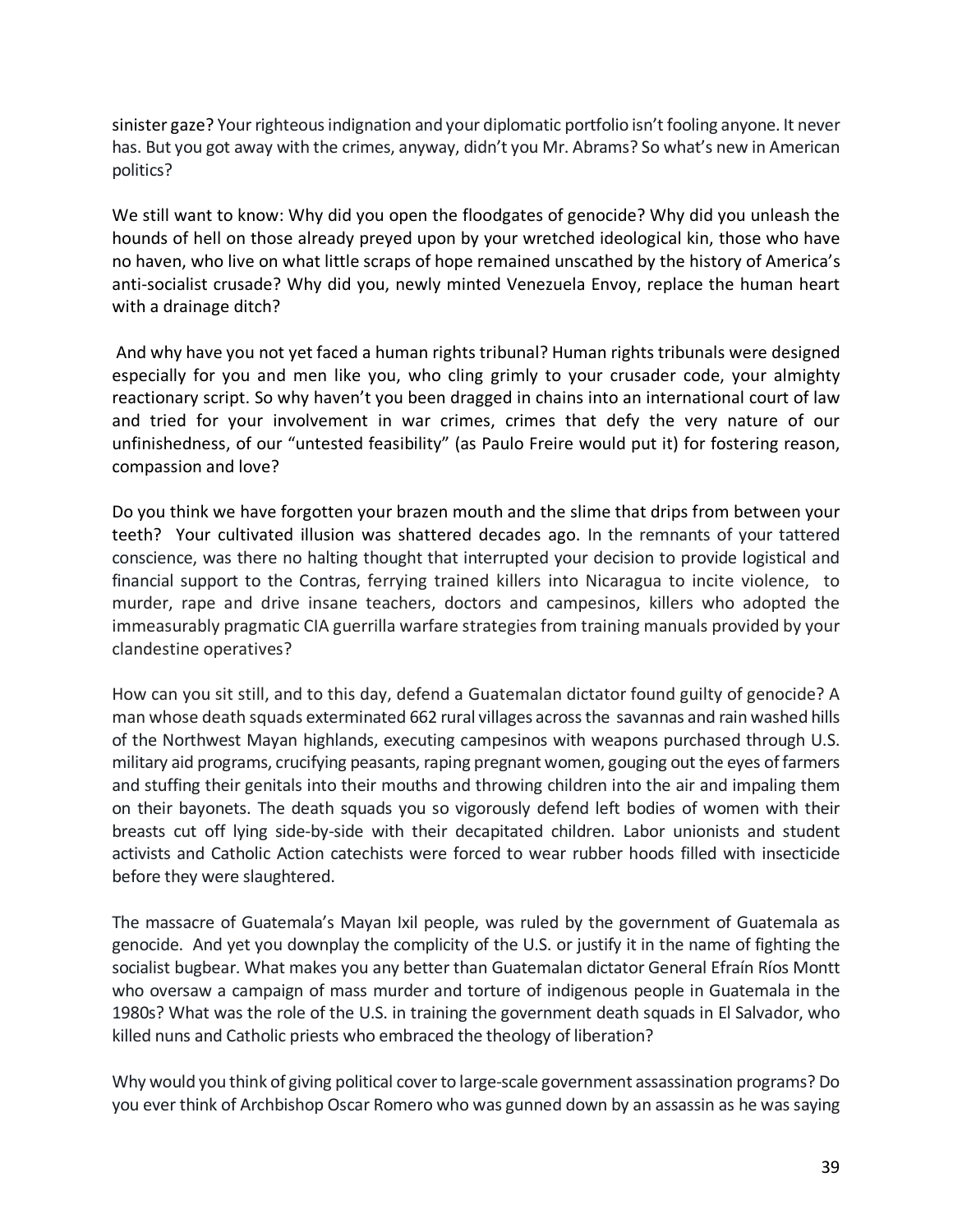mass? Did you even flinch at the fate of six Jesuit priests in El Salvador, who were murdered along with their housekeeper and her daughter, by a government death squad? Well, you should have. You helped to make Romero a martyr and now a saint. Your foreign policy—and to be fair, not just yours—aided and abetted this genocide!

These crimes were not committed by unnamed saboteurs. You know full well who committed them, and you even denied that some of the worst of these crimes existed. The blood is still wet on your iron fist.

I think of you Mr. Abrams, in your new office in Washington, laughing and mingling with your wideeyed aides, setting your sights on other countries that you can terrorize. The species of fear that your policies have ham-handedly ignited in the past and are designed to ignite in the present are those associated with historical tyrants and virulently redolent of the tactics of fascists, yet reweaponized in the hyperreal orbit of transnational politics. Your grand Manichean strategy of turning the political arena into a do-or-die fight between freedom-loving capitalists and evil socialists bent on world domination is a ruse that will be undone when young people no longer fear the word 'socialism' and vote for democratic socialist candidates such as Bernie Sanders. Blaming the crimes of totalitarian regimes on socialism is like blaming the Spanish Inquisition on the Sermon on the Mount. The young people of today may be angry but they aren't stupid. Despite the unsparing efforts of the right-wing echo chamber, they can discern the difference between the Eastern Bloc police states of the Cold War and the democratic socialism of Bernie Sanders and Alexandria Ocasio Cortez. It will not be lost on them that Helen Keller and Albert Einstein were socialists for a reason. So were Jane Addams, John Dewey, W.E.B. DuBois, Clarence Darrow, "Big Bill" Haywood, A. Philip Randolph, Walter Reuther, Walter Lippmann, Francis Bellamy (who wrote the "Pledge of Allegiance") and Katherine Lee Bates (who wrote "America the Beautiful") and Martin Luther King. None of these socialists ever held a political imperative that is in agreement with the Cold War totalitarian dictators who associated themselves with the socialism or communism characterized by gulags, purges and ideological conformity.

Despite the efforts of your boss and his loyal minions among the alt-right who cheer on his moral turpitude, a new politics shorn of the trauma-inducing fear for which your politics is designed (it was once called a "reign of terror") will emerge from the dung heap of the besotted dreamscape you have created. It will be a politics where fear of others will be laid to waste, a politics of freely associated labor, of compassion and reconciliation, of unity in difference, of self-determination, economic security, ecological sustainability and social justice.

Three years before I began lecturing in Venezuela, working alongside Chavistas, who were designing programs for the long-suffering Venezuelan poor, you helped to orchestrate a coup against President Hugo Chavez under your doctrine of Hemispherism. You could have succeeded in 2002 were it not for the military who remained loyal to the president and the thousands of workers who descended from the hills and surrounded Miraflores Palace, demanding the return of their beloved leader who was being held hostage by your Venezuelan lackeys. And now you have another chance at destroying that nation. Now you are back, as Trump's beloved Venezuela Envoy. What perfidy will be next on your agenda?